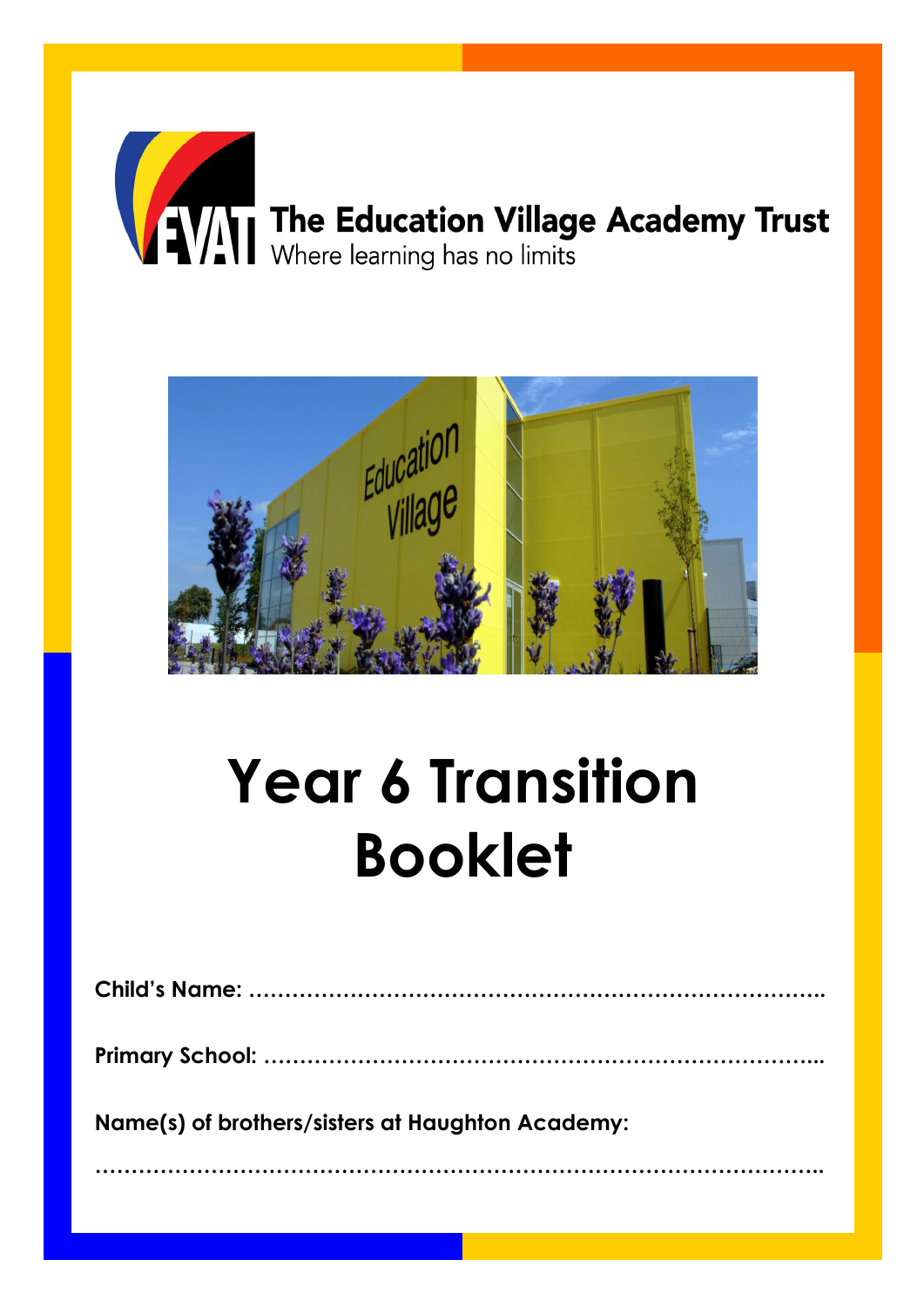Dear Parent/Carer,

It is important to us that your child has a smooth transition into Secondary School. In order for this to happen it is crucial that we have as much information on your child as possible. Therefore, it would be helpful if you could complete the following information and return it to Haughton Academy by **Monday 16th 2022** for the attention of Janice French.

Thank you

Mrs S. D. Gill (Headteacher)

### **Photo**

Please provide a photograph of your child (it can include family members/pets/an event etc.)

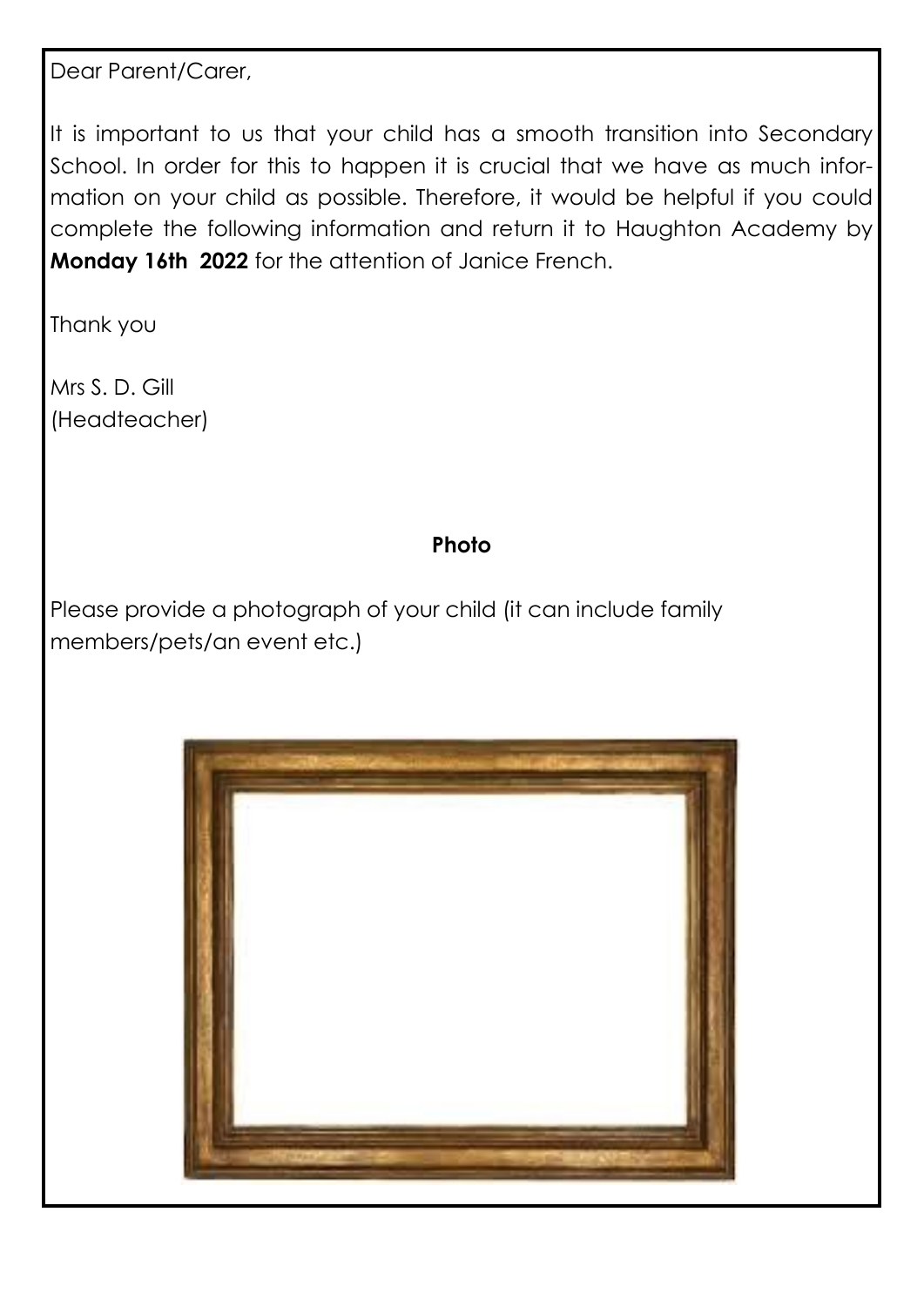### **Tutor Group Placement**

At Haughton Academy we have a horizontal Tutor Group system, headed by a non-teaching Head of Year. There are 8 Tutor Groups, each comprising of approximately 28 pupils.

There are many factors taken into consideration when we put a Tutor Group together i.e. information from primary schools, which we obtain when we visit, for example interests, hobbies, friendship groups, achievements etc.

We try to place every child with a friend if possible to get the balance right. It is also important to let us know if there is anyone you would rather your child wasn't placed with.

### **If possible can my child be placed with:**

**1) 2) I would rather my child not be placed with: 1) 2) Please give a brief summary of why:**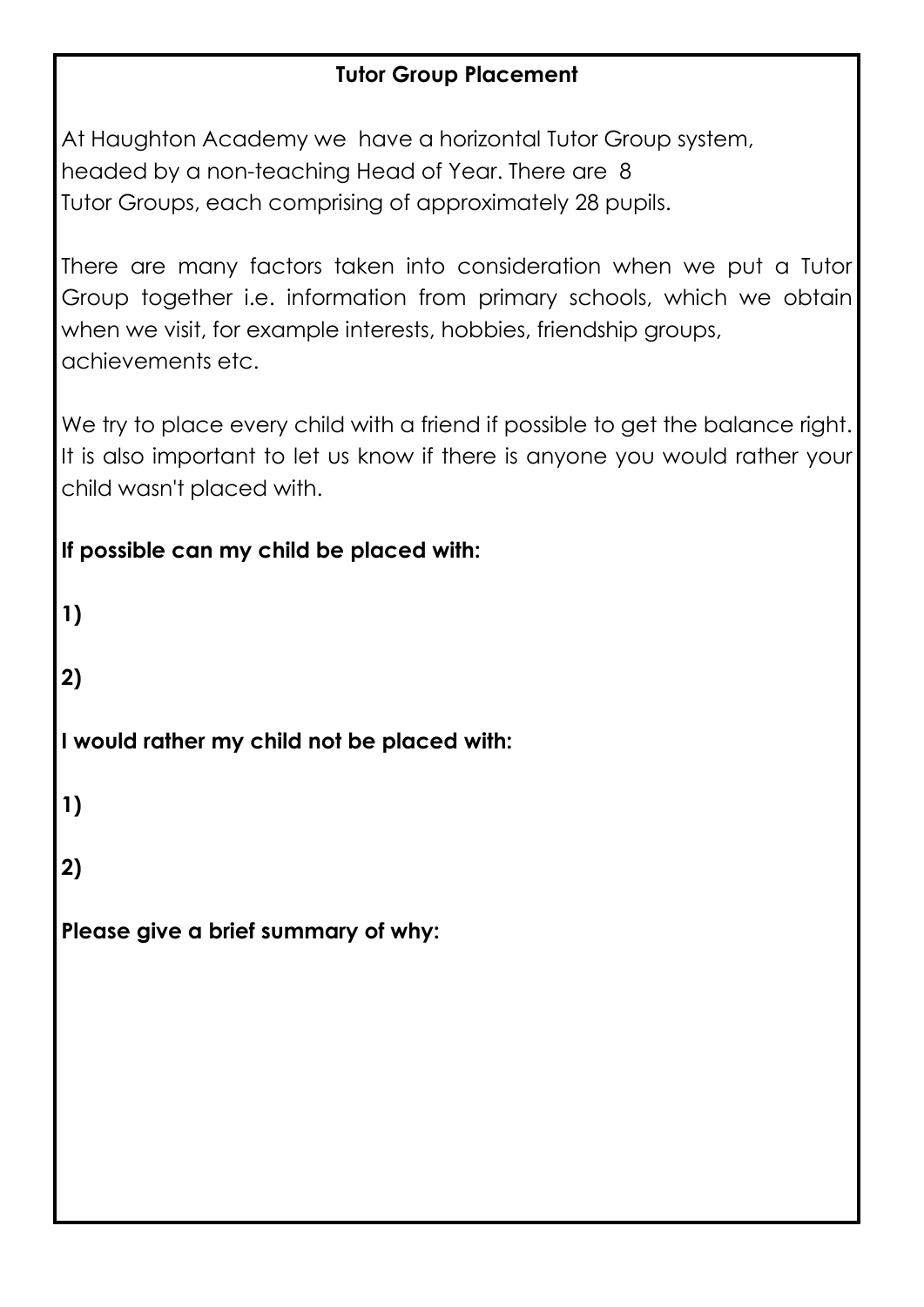# **Pen Portrait** A brief 'pen portrait' will enable us to know a little more about your child. Please tell us about their interests, what motivates/encourages them. **Does your child have any hobbies/interests? 1) In school: 2) Outside of school?**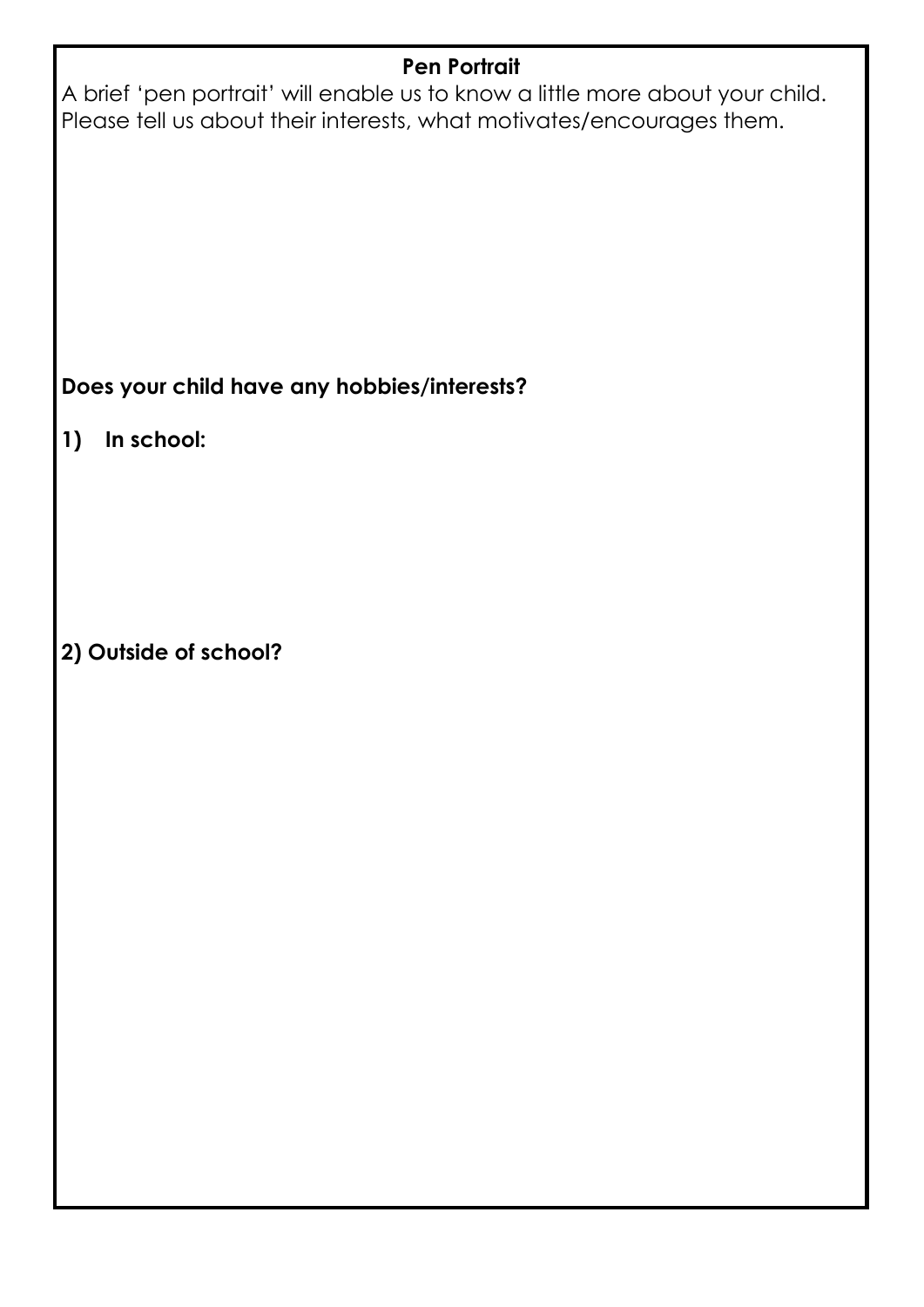### **Worries/Concerns**

Please make a note of any worries or concerns your child has ahead of the transition week or starting Haughton Academy in September:

Please make a note of any worries or concerns you have ahead of your child's transition week or starting with us in September:

**You will have an opportunity to raise any issues mentioned above on the Year 6 transition evenings. There are different dates depending on which primary school your child attends—please see the letter in your pack.**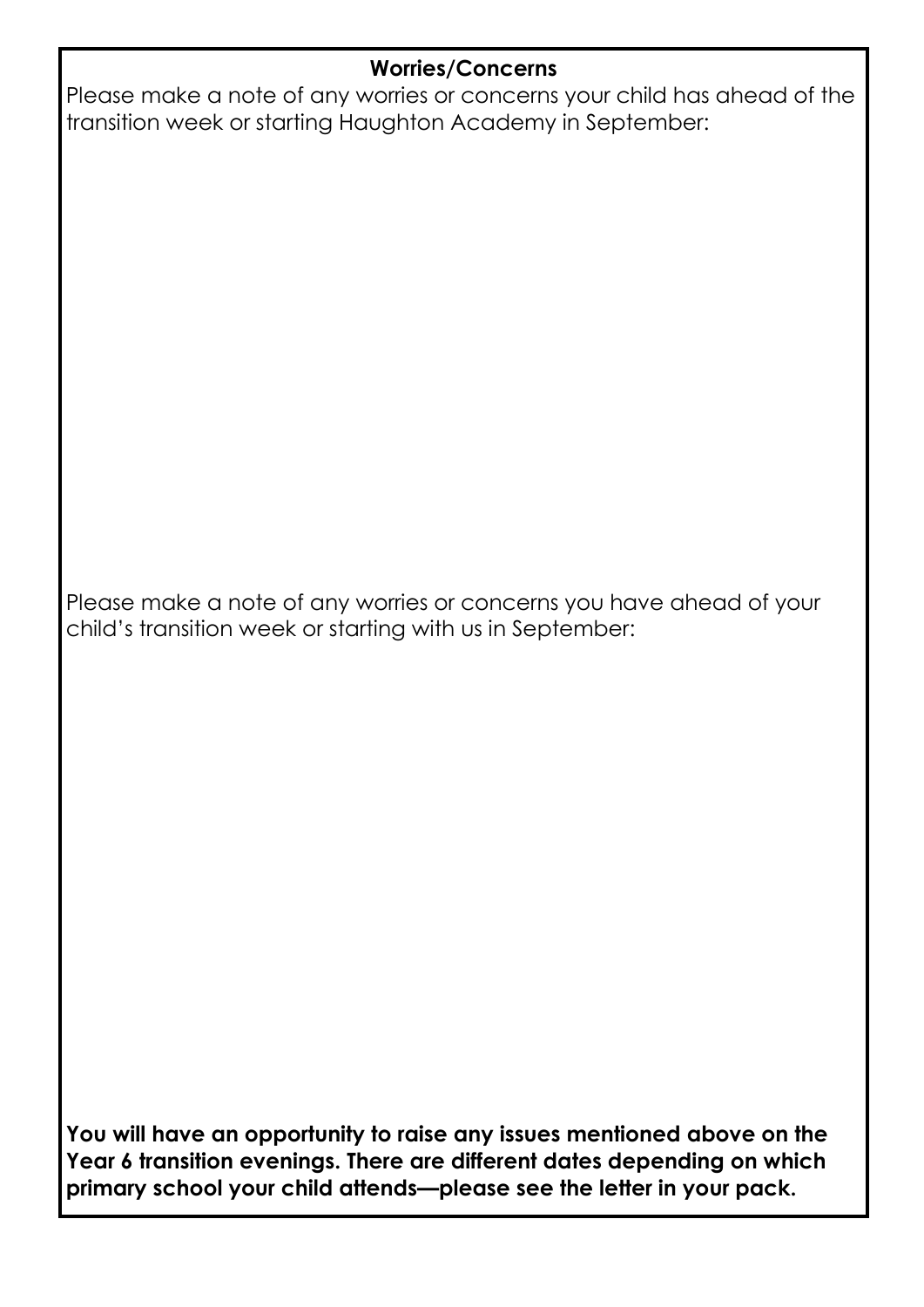### **Transition**

Transition is due to take place **Tuesday 5th July 2022 and Wednesday 6th July 2022, this will be confirmed nearer the time.** During the two days your child will meet their Form Tutor and fellow pupils in their Tutor Group, have a welcome and goodbye assembly and participate in a range of subjects e.g. Maths, English, Science, History, Geography, PSHE,

Modern Foreign Languages, Design Technology.

Which subjects does your child currently enjoy at primary school?

Which subjects does your child struggle with at primary school?

Does your child receive any additional support in primary school?